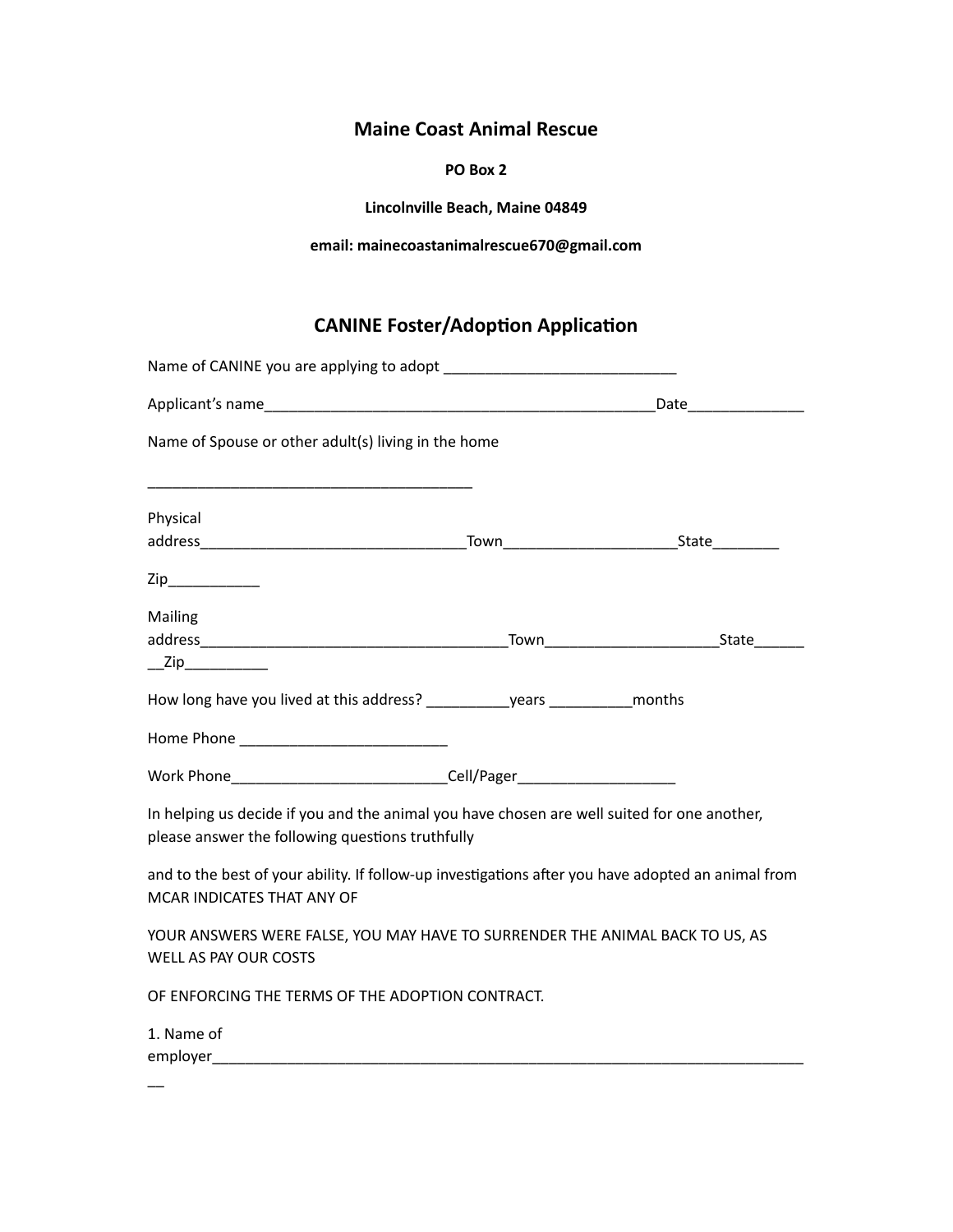2. Do you own your own home? YES NO 3. Do you rent? YES NO Landlord's name\_\_\_\_\_\_\_\_\_\_\_\_\_\_\_\_\_\_\_\_\_\_\_\_\_\_\_\_\_\_\_\_\_\_\_\_\_\_\_\_\_\_\_\_\_\_\_\_\_\_\_\_\_\_\_\_\_\_\_\_\_\_\_\_\_\_ Landlord's phone number\_\_\_\_\_\_\_\_\_\_\_\_\_\_\_\_\_\_\_\_\_\_\_\_\_\_\_\_\_\_\_\_\_\_\_\_\_\_\_\_\_\_\_\_\_\_\_\_\_\_\_\_\_\_\_\_\_\_ 4. Do you currently own any pets? YES NO If yes, please list type(s) and ages\_\_\_\_\_\_\_\_\_\_\_\_\_\_\_\_\_\_\_\_\_\_\_\_\_\_\_\_\_\_\_\_\_\_\_\_\_\_\_\_\_\_\_\_\_\_\_\_\_\_\_\_\_\_\_\_\_\_\_\_\_\_\_\_\_\_\_\_\_\_\_\_\_\_\_  $\overline{\phantom{a}}$ Please list animal's names:  $\overline{\phantom{a}}$ Who is your veterinarian now? \_\_\_\_\_\_\_\_\_\_\_\_\_\_\_\_\_\_\_\_\_\_\_\_\_\_\_\_\_\_\_\_\_\_\_\_\_\_\_\_\_\_\_\_\_\_\_\_\_\_\_\_\_\_\_\_\_\_\_\_\_\_\_\_\_\_\_\_\_\_\_\_\_\_\_\_\_\_  $\overline{\phantom{a}}$ 5. Have you ever owned pets in the past? YES NO If yes, please list type and explain what happened to them.\_\_\_\_\_\_\_\_\_\_\_\_\_\_\_\_\_\_\_\_\_\_\_\_\_\_\_\_\_\_\_\_\_\_\_\_\_\_\_\_\_\_\_\_\_\_\_\_\_\_\_\_\_\_\_\_\_\_\_\_\_\_\_\_\_\_\_\_\_\_\_\_\_\_ \_\_\_\_\_\_\_\_\_\_\_\_\_\_\_\_\_\_\_\_\_\_\_\_\_\_\_\_\_\_\_\_\_\_\_\_\_\_\_\_\_\_\_\_\_\_\_\_\_\_\_\_\_\_\_\_\_\_\_\_\_\_\_\_\_\_\_\_\_\_\_\_\_\_\_\_\_\_ \_\_\_\_\_\_\_\_\_\_\_\_ Please list animal's names\_\_\_\_\_\_\_\_\_\_\_\_\_\_\_\_\_\_\_\_\_\_\_\_\_\_\_\_\_\_\_\_\_\_\_\_\_\_\_\_\_\_\_\_\_\_\_\_\_\_\_\_\_\_\_\_\_\_\_\_\_\_\_\_\_\_\_\_\_\_\_\_\_  $\overline{\phantom{a}}$ Who was your veterinarian in the past? \_\_\_\_\_\_\_\_\_\_\_\_\_\_\_\_\_\_\_\_\_\_\_\_\_\_\_\_\_\_\_\_\_\_\_\_\_\_\_\_\_\_\_\_\_\_\_ 6. For what purpose do you want to adopt this dog? Circle all that apply: COMPANION WATCH DOG BREEDING HUNTING DOG GUARD DOG FAMILY PET CHILD'S PET COMPANION FOR OTHER PET OTHER 7. How many hours a day will the dog be left alone? 8. Will the dog be an? INSIDE PET OUTSIDE PET INSIDE & OUTSIDE PET 9. What type of shelter will be available if the dog will be outside?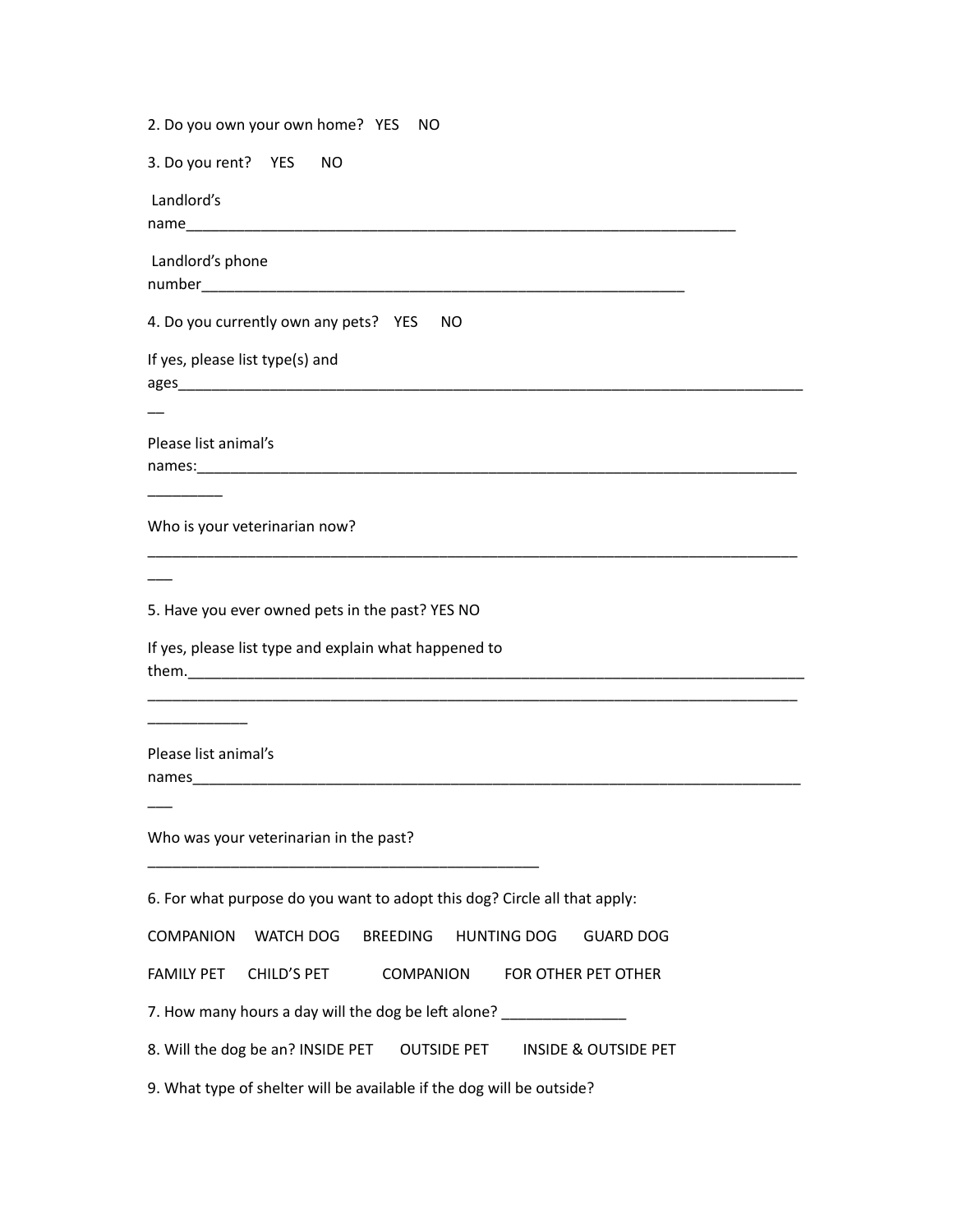10. Where will the dog be at night?

11. Is any member of your household allergic to dogs? YES NO

\_\_\_\_\_\_\_\_\_\_\_\_\_\_\_\_\_\_\_\_\_\_\_\_\_\_\_\_\_\_\_\_\_\_\_\_\_\_\_\_\_\_\_\_\_\_\_\_\_\_\_\_\_\_\_\_\_\_\_\_\_\_\_\_\_\_\_\_\_\_\_\_ 

12. How many children are living in the home? \_\_\_\_\_\_\_\_

\_\_\_\_\_\_\_\_\_\_\_\_\_\_\_\_\_\_\_\_\_\_\_\_\_\_\_\_\_\_\_\_\_\_\_\_\_\_\_\_\_\_\_\_\_\_

Ages? \_\_\_\_\_\_\_\_\_\_\_\_\_\_\_\_\_\_\_\_\_\_\_\_\_\_\_\_\_\_\_\_

13. Who will be responsible for the care of the dog?

\_\_\_\_\_\_\_\_\_\_\_\_\_\_\_\_\_\_\_\_\_\_\_\_\_\_\_\_\_\_\_\_\_\_\_\_\_\_

\_\_\_\_\_\_\_\_\_\_\_\_\_\_\_\_\_\_\_\_\_\_\_\_\_\_\_\_\_\_\_\_\_\_\_\_\_\_

\_\_\_\_\_\_\_\_\_\_\_\_\_\_\_\_\_\_\_\_\_\_\_\_\_\_\_\_\_\_\_\_\_\_\_\_\_\_

\_\_\_\_\_\_\_\_\_\_\_\_\_\_\_\_\_\_\_\_\_\_\_\_\_\_\_\_\_\_\_\_\_

14. What do you plan on doing with the dog if you have to move?

15. What will you do with the dog when you go on vacation?

16. If you do not have a veterinarian, what veterinarian will you be setting up an account with?

17. Have you adopted or applied to adopt from a shelter before? YES NO

If YES, shelter

name\_\_\_\_\_\_\_\_\_\_\_\_\_\_\_\_\_\_\_\_\_\_\_\_\_\_\_\_\_\_\_\_\_LocaLon\_\_\_\_\_\_\_\_\_\_\_\_\_\_\_\_\_\_\_\_\_\_\_\_\_\_\_\_\_\_ 

How did you learn about our shelter?

18. After you have adopted a dog, will you allow a representative from MCAR to visit your home and inspect the animal and

\_\_\_\_\_\_\_\_\_\_\_\_\_\_\_\_\_\_\_\_\_\_\_\_\_\_\_\_\_\_\_\_\_\_\_\_\_\_\_\_\_\_\_\_\_\_\_\_\_\_\_\_\_\_\_\_\_\_\_\_\_\_\_\_\_\_\_\_\_\_\_\_\_\_\_\_\_\_

\_\_\_\_\_\_\_\_\_\_\_\_\_\_\_\_\_\_\_\_\_\_\_\_\_\_\_\_\_\_\_\_\_\_\_\_\_\_\_\_\_\_\_\_\_\_\_\_\_\_\_\_\_\_\_\_\_\_\_\_\_\_\_\_\_\_\_\_\_\_\_\_\_\_\_\_

His/Her facilities? YES NO

If NO, why not?

 $\overline{\phantom{a}}$ 

19. REFERENCES:

May we call your veterinarian for a reference? YES NO

Phone number \_\_\_\_\_\_\_\_\_\_\_\_\_\_\_\_\_\_\_\_\_\_\_\_\_\_\_\_\_\_\_\_

PERSONAL REFERENCE #1 (NOT related)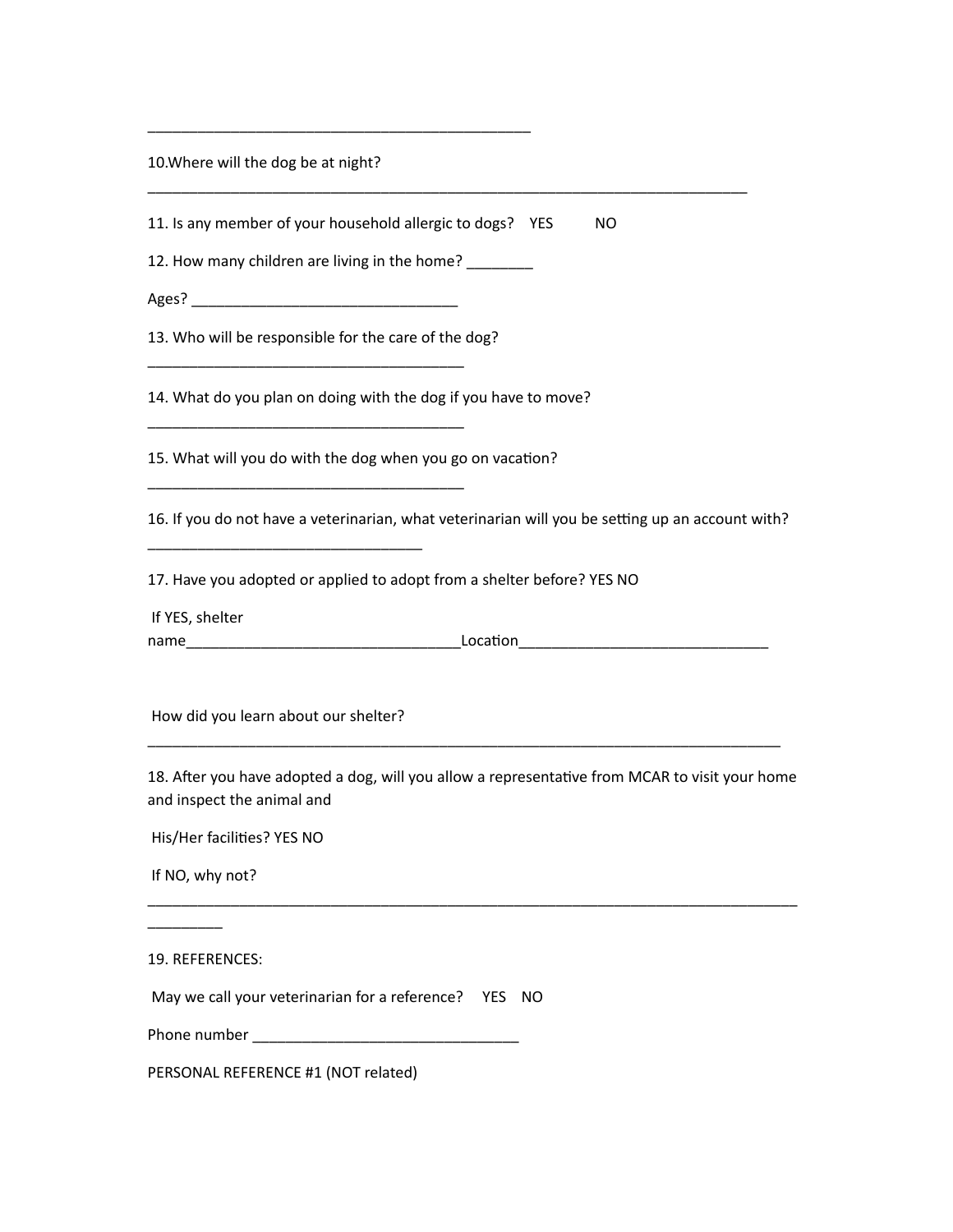Phone number\_\_\_\_\_\_\_\_\_\_\_\_\_\_\_\_\_\_\_\_\_\_\_\_\_\_\_\_\_\_\_\_\_\_\_\_\_\_\_\_\_

PERSONAL REFERENCE #2 (NOT related)

Phone number **and the set of the set of the set of the set of the set of the set of the set of the set of the set of the set of the set of the set of the set of the set of the set of the set of the set of the set of the se** 

\_\_\_\_\_\_\_\_\_\_\_\_\_\_\_\_\_\_\_\_\_\_\_\_\_\_\_\_\_\_\_\_\_\_\_\_\_\_\_\_\_\_\_\_\_\_\_\_\_\_\_\_\_\_\_\_\_\_\_\_\_

\_\_\_\_\_\_\_\_\_\_\_\_\_\_\_\_\_\_\_\_\_\_\_\_\_\_\_\_\_\_\_\_\_\_\_\_\_\_\_\_\_\_\_\_\_\_\_\_\_\_\_\_\_\_\_\_\_\_\_\_\_

20. Are you prepared to manage the cost and care involved in keeping this companion, no matter what medical condition(s) may arise in the future?  $YES$  NO

21. Maine Coast Animal Rescue is not obligated to take back unwanted adoptions. Please inform us of this circumstance and we can assist in trying to help you find a new home for your pet. Adoptee can also be relinquished with your local Humane Society.

When dogs are outside for an extended period of time, they must be sheltered from inclement weather, including prolonged exposure to cold, heat, and direct sunlight. They should never be allowed to run loose, for their own safety and that of the community.

By signing below you are committing to annual veterinary check-ups (including rabies/dhlpp/ lyme vaccinations, heartworm testing, monthly internal/external parasite control, and annual fecal testing). If MCAR determines that you have not followed through with this commitment.

MCAR will require random/periodic proof of medical treatment from your vet. Please keep all medical records and have them annually faxed to 207-789-5702 by January 1st.

MCAR reserves the legal right to reclaim the adopted pet at our discretion.

You must register your dog annually with your town.

PLEASE TAKE NOTICE WHEN RABIES AND OTHER VACCINATIONS ARE DUE.

If you are unable to keep this pet PLEASE inform us first and we will do our best to see that it gets a good home.

\_\_\_\_\_\_\_\_\_\_\_\_\_\_\_\_\_\_\_\_\_\_\_\_\_\_\_\_\_\_\_\_\_\_\_\_\_\_\_\_\_\_\_\_\_\_\_\_\_\_\_\_\_\_\_\_\_\_\_\_\_\_\_\_\_\_\_\_\_

\_\_\_\_\_\_\_\_\_\_\_\_\_\_\_\_\_\_\_\_\_\_\_\_\_\_\_\_\_\_\_\_\_\_\_\_\_\_\_\_\_\_\_\_\_\_\_\_\_\_\_\_\_\_\_\_\_\_\_\_\_\_\_\_\_\_\_\_\_

Signature of applicant (must be 18 or older)

Printed name of applicant

For OFFICE use only:

APPLICATION REFERENCE CHECKS